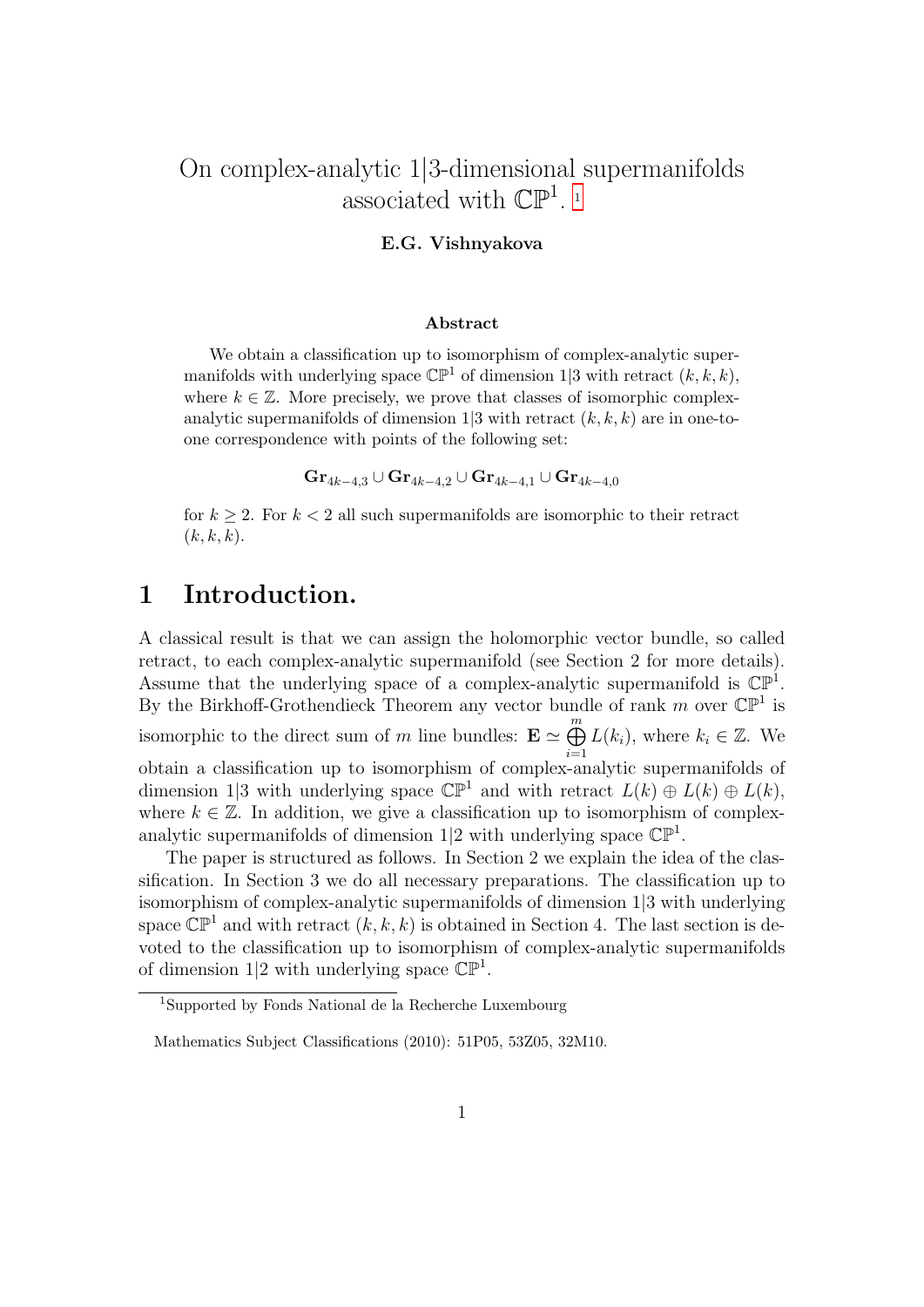The study of complex-analytic supermanifolds with underlying space  $\mathbb{CP}^1$  was started in [\[BO\]](#page-9-0). There the classification of homogeneous complex-analytic supermanifolds of dimension  $1/m$ ,  $m \leq 3$ , up to isomorphism was given. It was proven that in the case  $m = 2$  there exists only one non-split homogeneous supermanifold constructed by P. Green [\[Gr\]](#page-10-0) and V.P. Palamodov [\[B\]](#page-9-1). For  $m = 3$  it was shown that there exists a series of non-split homogeneous supermanifolds, parameterized by  $k = 0, 2, 3, \cdots$ .

In [\[V\]](#page-10-1) we studied even-homogeneous supermanifold, i.e. supermanifolds which possess transitive actions of Lie groups. It was shown that there exists a series of non-split even-homogeneous supermanifolds, parameterized by elements in  $\mathbb{Z} \times$ Z, three series of non-split even-homogeneous supermanifolds, parameterized by elements of Z, and a finite set of exceptional supermanifolds.

### 2 Classification of supermanifolds, main definitions

We will use the word "supermanifold" in the sense of Berezin – Leites [\[BL,](#page-9-2) [L\]](#page-10-2), see also [\[BO\]](#page-9-0). All the time, we will be interested in the complex-analytic version of the theory. We begin with main definitions.

Recall that a *complex superdomain of dimension*  $n|m$  is a  $\mathbb{Z}_2$ -graded ringed space of the form  $(U, \mathcal{F}_U \otimes \bigwedge(m))$ , where  $\mathcal{F}_U$  is the sheaf of holomorphic functions on an open set  $U \subset \mathbb{C}^n$  and  $\bigwedge(m)$  is the exterior (or Grassmann) algebra with m generators.

**Definition 1.** A *complex-analytic supermanifold* of dimension  $n|m$  is a  $\mathbb{Z}_2$ -graded locally ringed space that is locally isomorphic to a complex superdomain of dimension  $n|m$ .

Let  $\mathcal{M} = (\mathcal{M}_0, \mathcal{O}_\mathcal{M})$  be a supermanifold and

$$
\mathcal{J}_\mathcal{M} = (\mathcal{O}_\mathcal{M})_{\bar{1}} + ((\mathcal{O}_\mathcal{M})_{\bar{1}})^2
$$

be the subsheaf of ideals generated by odd elements in  $\mathcal{O}_M$ . We put  $\mathcal{F}_M :=$  $\mathcal{O}_{\mathcal{M}}/\mathcal{J}_{\mathcal{M}}$ . Then  $(\mathcal{M}_0, \mathcal{F}_{\mathcal{M}})$  is a usual complex-analytic manifold, it is called the reduction or underlying space of M. Usually we will write  $\mathcal{M}_0$  instead of  $(\mathcal{M}_0, \mathcal{F}_\mathcal{M})$ . Denote by  $\mathcal{T}_{\mathcal{M}}$  the *tangent sheaf* or the *sheaf of vector fields* of  $\mathcal{M}$ . In other words,  $\mathcal{T}_{\mathcal{M}}$  is the sheaf of derivations of the structure sheaf  $\mathcal{O}_{\mathcal{M}}$ . Since the sheaf  $\mathcal{O}_{\mathcal{M}}$  is  $\mathbb{Z}_2$ -graded, the tangent sheaf  $\mathcal{T}_M$  also possesses the induced  $\mathbb{Z}_2$ -grading, i.e. there is the natural decomposition  $\mathcal{T}_{\mathcal{M}} = (\mathcal{T}_{\mathcal{M}})_{\bar{0}} \oplus (\mathcal{T}_{\mathcal{M}})_{\bar{1}}$ .

Let  $\mathcal{M}_0$  be a complex-analytic manifold and let **E** be a holomorphic vector bundle over  $\mathcal{M}_0$ . Denote by  $\mathcal E$  the sheaf of holomorphic sections of **E**. Then the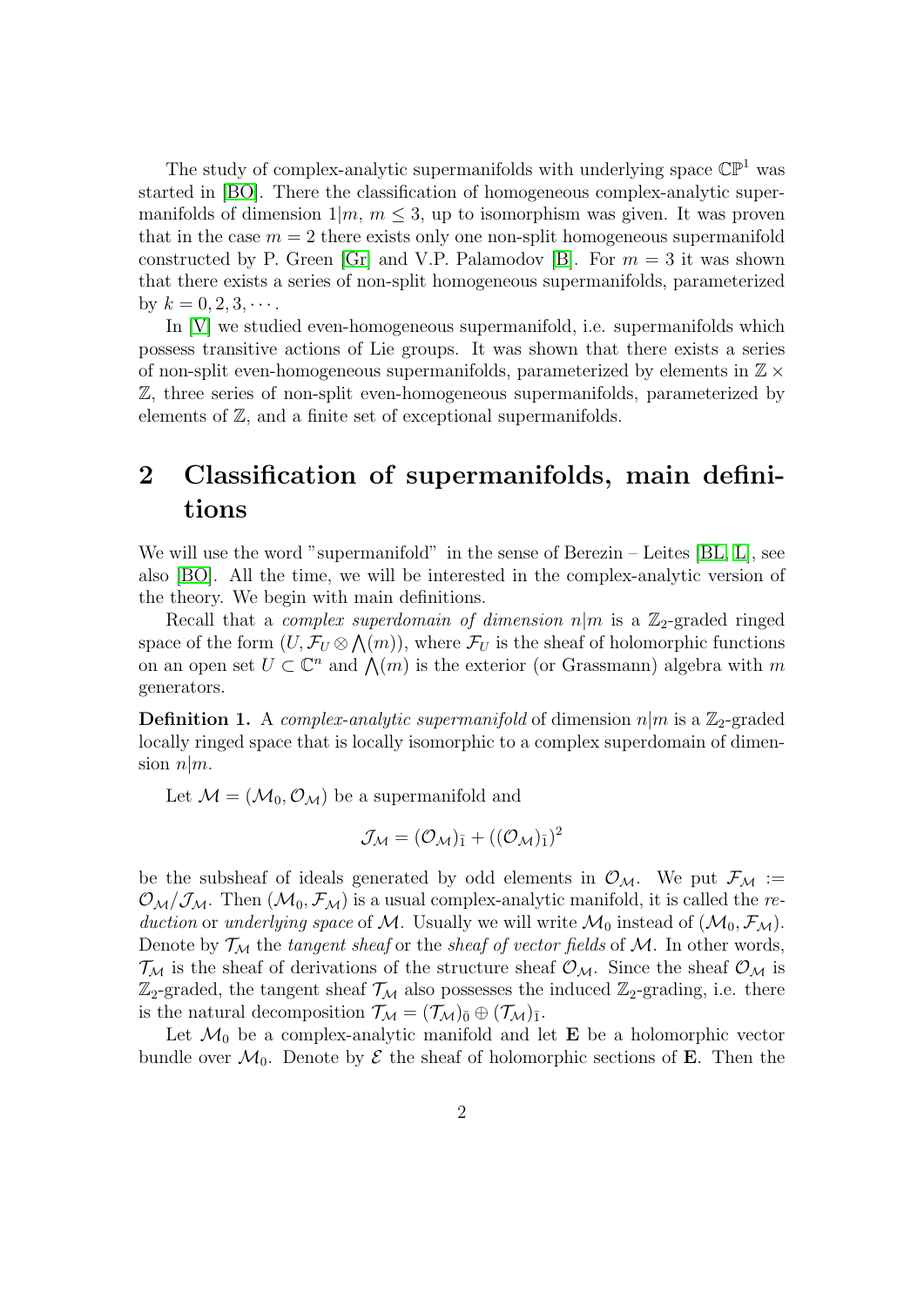ringed space  $(\mathcal{M}_0, \Lambda \mathcal{E})$  is a supermanifold. In this case dim  $\mathcal{M} = n|m$ , where  $n = \dim \mathcal{M}_0$  and m is the rank of **E**.

**Definition 2.** A supermanifold  $(\mathcal{M}_0, \mathcal{O}_M)$  is called *split* if  $\mathcal{O}_M \simeq \bigwedge \mathcal{E}$  (as supermanifolds) for a locally free sheaf  $\mathcal{E}$ .

It is known that any real (smooth or real analytic) supermanifold is split. The structure sheaf  $\mathcal{O}_M$  of a split supermanifold possesses a Z-grading, since  $\mathcal{O}_M \simeq \bigwedge \mathcal{E}$ and the sheaf  $\bigwedge \mathcal{E} = \bigoplus \bigwedge^p \mathcal{E}$  is naturally Z-graded. In other words, we have the p decomposition  $\mathcal{O}_\mathcal{M} = \bigoplus$ p  $(\mathcal{O}_\mathcal{M})_p$ . This Z-grading induces the Z-grading in  $\mathcal{T}_\mathcal{M}$  in the following way:

<span id="page-2-0"></span>
$$
(\mathcal{T}_{\mathcal{M}})_p := \{ v \in \mathcal{T}_{\mathcal{M}} \, | \, v((\mathcal{O}_{\mathcal{M}})_q) \subset (\mathcal{O}_{\mathcal{M}})_{p+q} \text{ for all } q \in \mathbb{Z} \}. \tag{1}
$$

In other words, we have the decomposition:  $\mathcal{T}_M = \bigoplus^m$  $p=-1$  $(\mathcal{T}_{\mathcal{M}})_p$ . Therefore the superspace  $H^0(\mathcal{M}_0, \mathcal{T}_\mathcal{M})$  is also Z-graded. Consider the subspace

$$
\text{End }\mathbf{E}\subset H^0(\mathcal{M}_0,(\mathcal{T}_\mathcal{M})_0).
$$

It consists of all endomorphisms of the vector bundle E inducing the identity morphism on  $\mathcal{M}_0$ . Denote by Aut  $\mathbf{E} \subset \text{End }\mathbf{E}$  the group of automorphisms of  $\mathbf{E}$ , i.e. the group of all invertible endomorphisms of E. We have the action Int of Aut **E** on  $\mathcal{T}_{\mathcal{M}}$  defined by

$$
Int A: v \mapsto Av A^{-1}.
$$

Clearly, the action Int preserves the  $\mathbb{Z}$ -grading  $(1)$ , therefore, we have the action of Aut **E** on  $H^1(\mathcal{M}_0, (\mathcal{T}_\mathcal{M})_2)$ .

There is a functor denoting by gr from the category of supermanifolds to the category of split supermanifolds. Let us describe this construction. Let  $\mathcal M$  be a supermanifold and let as above  $\mathcal{J}_M \subset \mathcal{O}_\mathcal{M}$  be the subsheaf of ideals generated by odd elements of  $\mathcal{O}_M$ . Then by definition we have  $gr(\mathcal{M}) = (\mathcal{M}_0, gr \mathcal{O}_M)$ , where

$$
\text{gr}\,\mathcal{O}_{\mathcal{M}}=\bigoplus_{p\geq 0}(\text{gr}\,\mathcal{O}_{\mathcal{M}})_p,\quad (\text{gr}\,\mathcal{O}_{\mathcal{M}})_p=\mathcal{J}^p_{\mathcal{M}}/\mathcal{J}^{p+1}_{\mathcal{M}},\quad \mathcal{J}^0_{\mathcal{M}}:=\mathcal{O}_{\mathcal{M}}.
$$

In this case  $(\text{gr }\mathcal{O}_\mathcal{M})_1$  is a locally free sheaf and there is a natural isomorphism of gr  $\mathcal{O}_\mathcal{M}$  onto  $\bigwedge (\text{gr } \mathcal{O}_\mathcal{M})_1$ . If  $\psi = (\psi_{\text{red}}, \psi^*) : (M, \mathcal{O}_\mathcal{M}) \to (N, \mathcal{O}_\mathcal{N})$  is a morphism of supermanifolds, then  $gr(\psi) = (\psi_{red}, gr(\psi^*))$ , where  $gr(\psi^*) : gr \mathcal{O}_\mathcal{N} \to gr \mathcal{O}_\mathcal{M}$  is defined by

$$
\operatorname{gr}(\psi^*)(f+\mathcal{J}_\mathcal{N}^p):=\psi^*(f)+\mathcal{J}_\mathcal{M}^p \text{ for } f\in(\mathcal{J}_\mathcal{N})^{p-1}.
$$

Recall that by definition every morphism  $\psi$  of supermanifolds is even and as consequence sends  $\mathcal{J}_{\mathcal{N}}^p$  into  $\mathcal{J}_{\mathcal{M}}^p$ .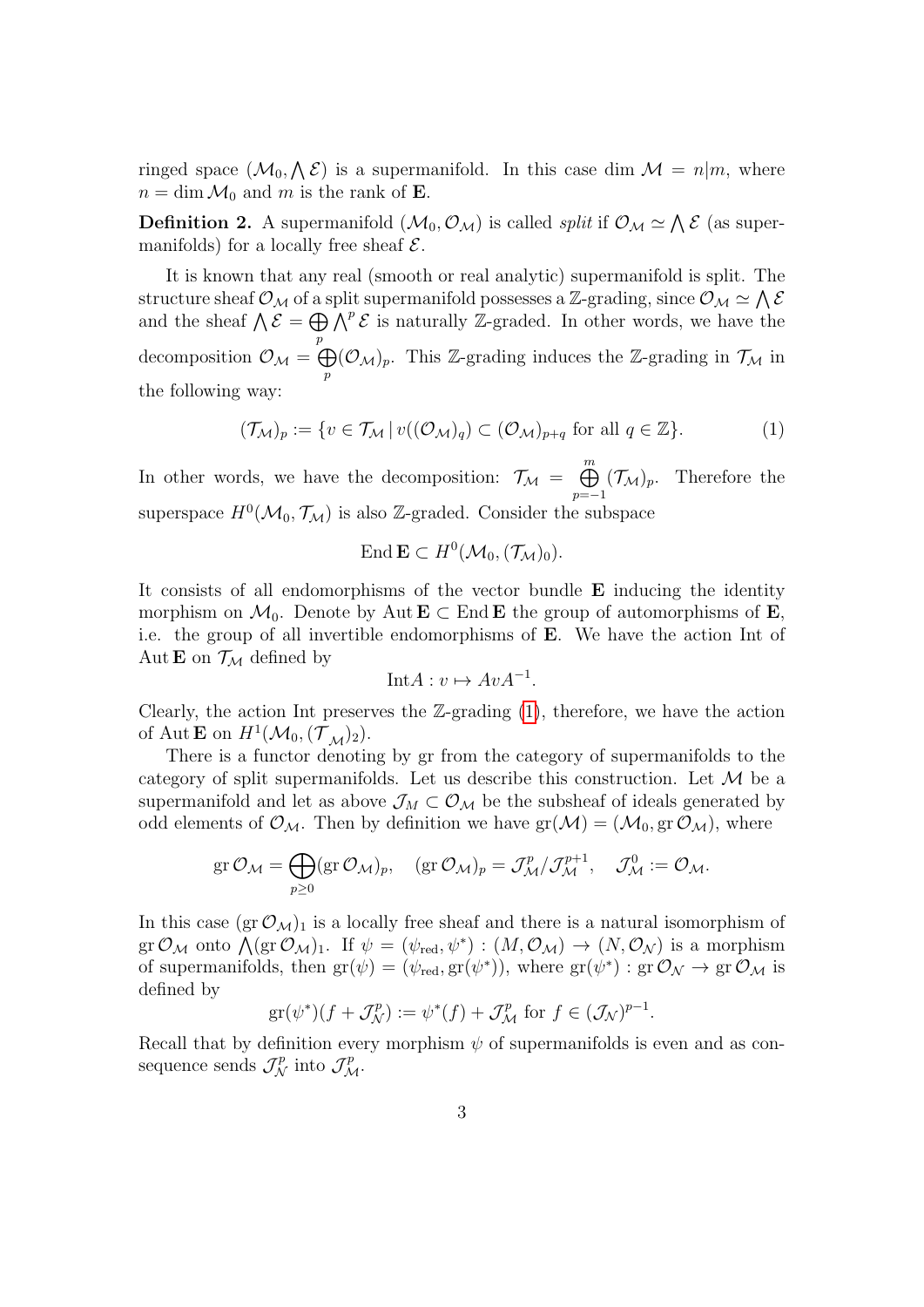**Definition 3.** The supermanifold  $gr(\mathcal{M})$  is called the retract of M.

For classification of supermanifolds we use the following corollary of the wellknown Green Theorem (see [\[Gr\]](#page-10-0), [\[BO\]](#page-9-0) or [\[DW\]](#page-10-3) for more details):

<span id="page-3-0"></span>**Theorem 2.1** [Green] Let  $\mathcal{N} = (\mathcal{N}_0, \mathcal{N})$  be a split supermanfold of dimension  $n|m,$  where  $m \leq 3$ . The classes of isomorphic supermanifolds M such that  $\operatorname{gr} \mathcal{M} = \mathcal{N}$  are in bijection with orbits of the action Int of the group Aut **E** on  $H^1(\mathcal{M}_0,(\mathcal{T}_\mathcal{N})_2).$ 

**Remark.** This theorem allows to classify supermanifolds M such that  $\text{gr } M = \mathcal{N}$ is fixed up to isomorphisms that induce the identity morphism on  $gr\mathcal{M}$ .

### 3 Supermanifolds associated with  $\mathbb{CP}^1$

In what follows we will consider supermanifolds with the underlying space  $\mathbb{CP}^1$ .

## 3.1 Supermanifolds with underlying space  $\mathbb{CP}^1$

Let M be a supermanifold of dimension  $1/m$ . Denote by  $U_0$  and  $U_1$  the standard charts on  $\mathbb{CP}^1$  with coordinates x and  $y = \frac{1}{x}$  $\frac{1}{x}$ , respectively. By the Birkhoff-Grothendieck Theorem we can cover  $gr\mathcal{M}$  by two charts

$$
(U_0, \mathcal{O}_{gr} \mathcal{M}|_{U_0})
$$
 and  $(U_1, \mathcal{O}_{gr} \mathcal{M}|_{U_1})$ 

with local coordinates  $x, \xi_1, \ldots, \xi_m$  and  $y, \eta_1, \ldots, \eta_m$ , respectively, such that in  $U_0 \cap U_1$  we have

$$
y = x^{-1}
$$
,  $\eta_i = x^{-k_i} \xi_i, i = 1, ..., m$ ,

where  $k_i$  are integers. Note that a permutation of  $k_i$  induces the automorphism of grM. We will identify grM with the set  $(k_1, \ldots, k_m)$ , so we will say that a supermanifold has the retract  $(k_1, \ldots, k_m)$ . In this paper we study the case:  $m=3$  and  $k_1 = k_2 = k_3 = k$ . From now on we use the notation  $\mathcal{T} = \bigoplus \mathcal{T}_p$  for the tangent sheaf of  $gr\mathcal{M}$ .

### **3.2** A basis of  $H^1(\mathbb{CP}^1, \mathcal{T}_2)$ .

Assume that  $m = 3$  and that  $\mathcal{M} = (k_1, k_2, k_3)$  is a split supermanifold with the underlying space  $\mathcal{M}_0 = \mathbb{CP}^1$ . Let  $\mathcal T$  be its tangent sheaf. In [\[BO\]](#page-9-0) the following decomposition

$$
\mathcal{T}_2 = \sum_{i < j} \mathcal{T}_2^{ij} \tag{2}
$$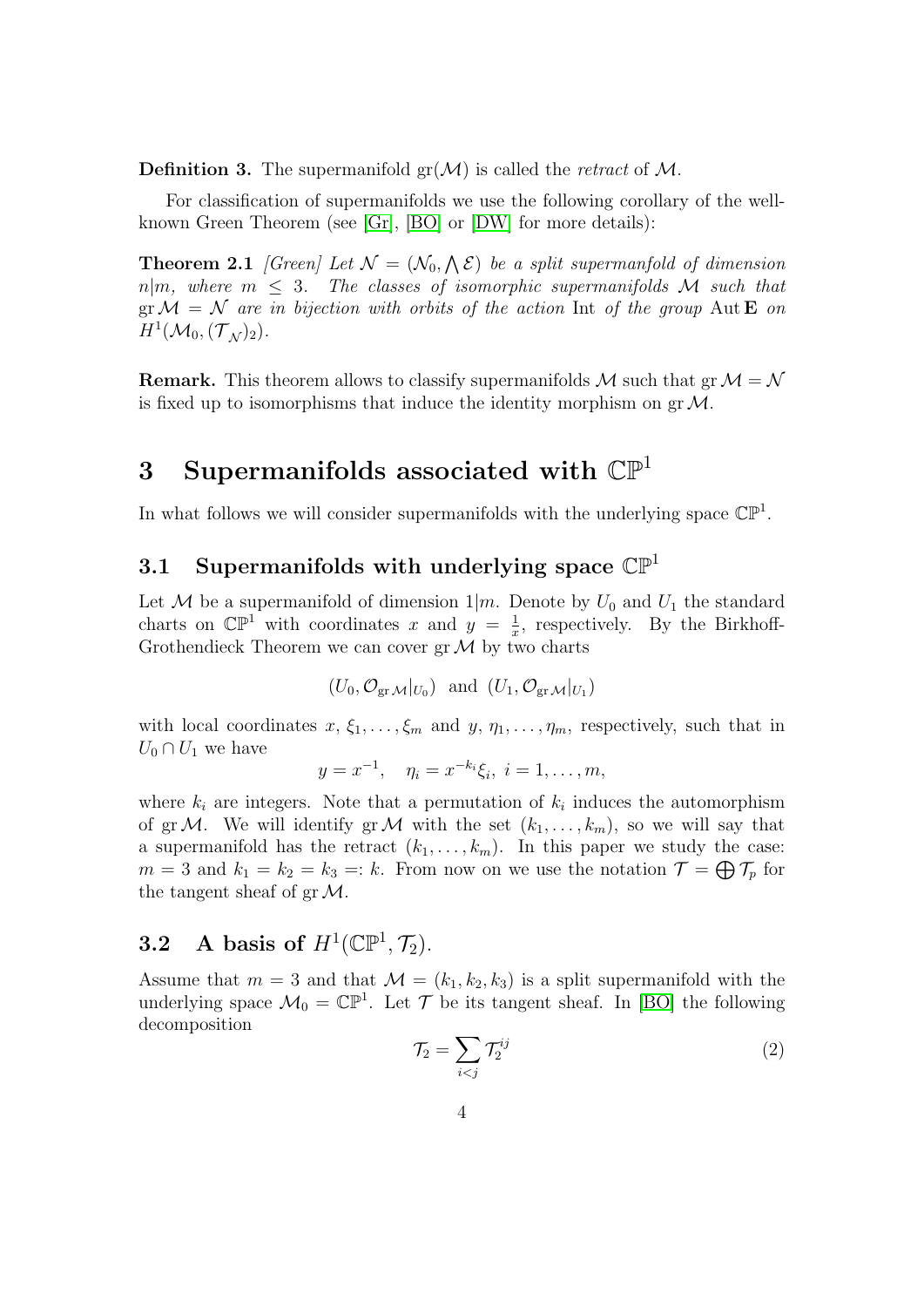was obtained. The sheaf  $\mathcal{T}_2^{ij}$  $\zeta_2^{ij}$  is a locally free sheaf of rank 2; its basis sections over  $(U_0, \mathcal{O}_\mathcal{M}|_{U_0})$  are:

<span id="page-4-0"></span>
$$
\xi_i \xi_j \frac{\partial}{\partial x}, \quad \xi_i \xi_j \xi_l \frac{\partial}{\partial \xi_l};\tag{3}
$$

where  $l \neq i, j$ . In  $U_0 \cap U_1$  we have

<span id="page-4-1"></span>
$$
\xi_i \xi_j \frac{\partial}{\partial x} = -y^{2-k_i - k_j} \eta_i \eta_j \frac{\partial}{\partial y} - k_l y^{1-k_i - k_j} \eta_i \eta_j \eta_l \frac{\partial}{\partial \eta_l},
$$
  

$$
\xi_i \xi_j \xi_l \frac{\partial}{\partial \xi_l} = y^{-k_i - k_j} \eta_i \eta_j \eta_l \frac{\partial}{\partial \eta_l}.
$$
 (4)

The following theorem was proven in [\[V\]](#page-10-1). For completeness we reproduce it here.

<span id="page-4-2"></span>**Theorem 3.1** Assume that  $i < j$  and  $l \neq i, j$ .

**1**. For  $k_i + k_j > 3$  the basis of  $H^1(\mathbb{CP}^1, \mathcal{T}_2^{ij})$  $2^{ij}$ ) is:

$$
x^{-n}\xi_i\xi_j\frac{\partial}{\partial x}, \quad n = 1, \dots, k_i + k_j - 3,
$$
  

$$
x^{-n}\xi_i\xi_j\xi_l\frac{\partial}{\partial \xi_l}, \quad n = 1, \dots, k_i + k_j - 1;
$$
 (5)

**2**. for  $k_i + k_j = 3$  the basis of  $H^1(\mathbb{CP}^1, \mathcal{T}_2^{ij})$  $2^{ij}$ ) is:

$$
x^{-1}\xi_i\xi_j\xi_l\frac{\partial}{\partial\xi_l}, \quad x^{-2}\xi_i\xi_j\xi_l\frac{\partial}{\partial\xi_l};
$$

**3.** for  $k_i + k_j = 2$  and  $k_l = 0$  the basis of  $H^1(\mathbb{CP}^1, \mathcal{T}_2^{ij})$  $\binom{-ij}{2}$  is:

$$
x^{-1}\xi_i\xi_j\xi_l\frac{\partial}{\partial\xi_l};
$$

**4.** if  $k_i + k_j = 2$  and  $k_l \neq 0$  or  $k_i + k_j < 2$ , we have  $H^1(\mathbb{CP}^1, \mathcal{T}_2^{ij})$  $2^{ij}$  = {0}.

*Proof.* We use the Čech cochain complex of the cover  $\mathfrak{U} = \{U_0, U_1\}$  as in 3.1, hence, 1-cocycle with values in the sheaf  $\mathcal{T}_2^{ij}$  $\tau_2^{ij}$  is a section v of  $\mathcal{T}_2^{ij}$  $Z_2^{ij}$  over  $U_0 \cap U_1$ . We are looking for basis cocycles, i.e. cocycles such that their cohomology classes form a basis of  $H^1(\mathfrak{U}, \mathcal{T}_2^{ij})$  $\mathcal{L}_2^{ij}) \simeq H^1(\mathbb{CP}^1, \mathcal{T}_2^{ij})$  $\mathcal{I}_2^{ij}$ ). Note that if  $v \in Z^1(\mathfrak{U}, \mathcal{T}_2^{ij})$  $\binom{-ij}{2}$  is holomorphic in  $U_0$  or  $U_1$  then the cohomology class of v is equal to 0. Obviously, any  $v \in$  $Z^1({\mathfrak U},\mathcal{T}_2^{ij}$  $\mathcal{Z}_2^{(1)}$  is a linear combination of vector fields [\(3\)](#page-4-0) with holomorphic in  $U_0 \cap U_1$ coefficients. Further, we expand these coefficients in a Laurent series in  $x$  and drop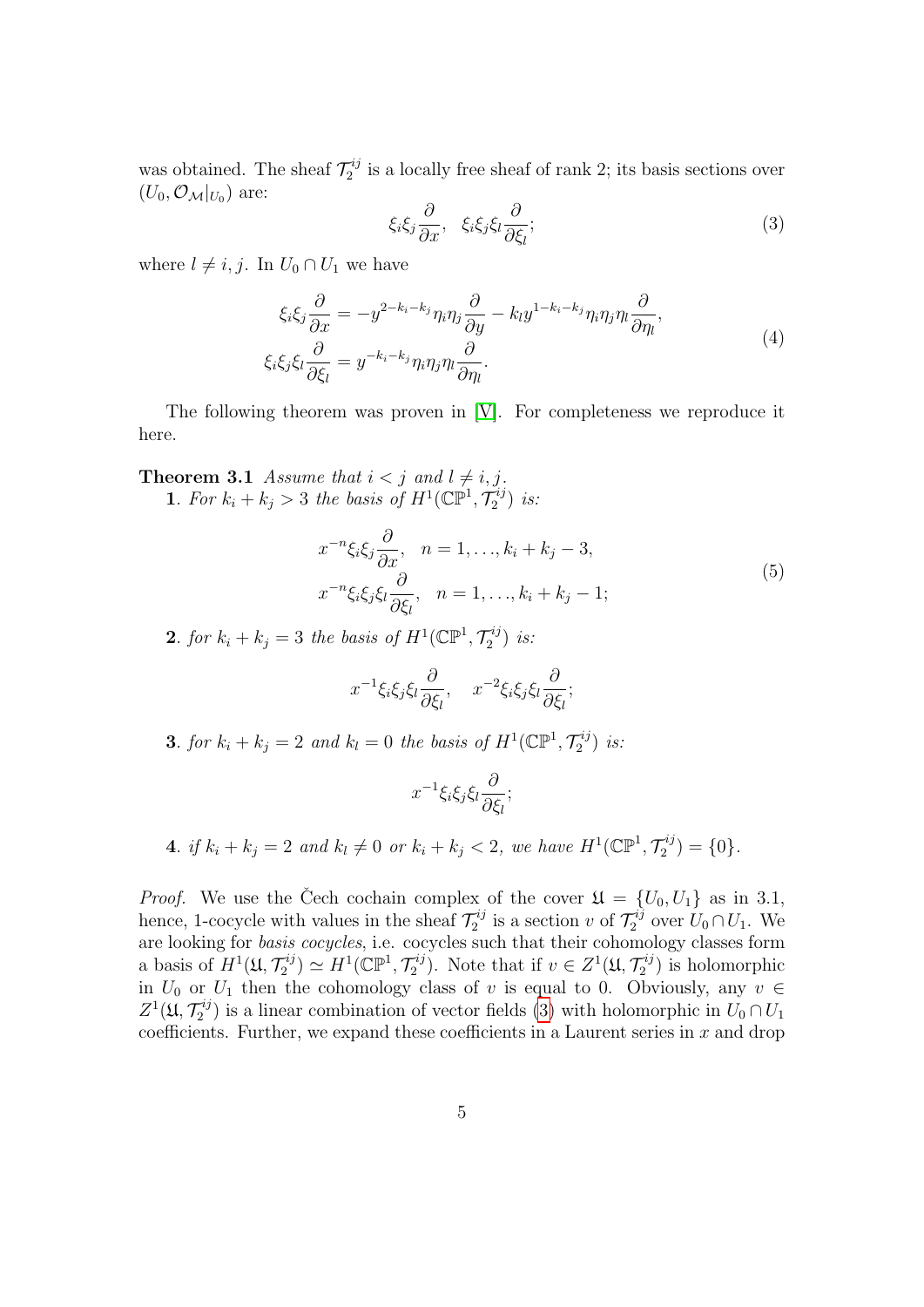the summands  $x^n$ ,  $n \geq 0$ , because they are holomorphic in  $U_0$ . We see that v can be replaced by

<span id="page-5-0"></span>
$$
v = \sum_{n=1}^{\infty} a_{ij}^n x^{-n} \xi_i \xi_j \frac{\partial}{\partial x} + \sum_{n=1}^{\infty} b_{ij}^n x^{-n} \xi_i \xi_j \xi_l \frac{\partial}{\partial \xi_l},
$$
(6)

where  $a_{ij}^n, b_{ij}^n \in \mathbb{C}$ . Using [\(4\)](#page-4-1), we see that the summands corresponding to  $n \geq$  $k_i + k_j - 1$  in the first sum of [\(6\)](#page-5-0) and the summands corresponding to  $n \geq k_i + k_j$ in the second sum of  $(6)$  are holomorphic in  $U_1$ . Further, it follows from  $(4)$  that

$$
x^{2-k_i-k_j}\xi_i\xi_j\frac{\partial}{\partial x}\sim -k_lx^{1-k_i-k_j}\xi_i\xi_j\xi_l\frac{\partial}{\partial \xi_l}.
$$

Hence the cohomology classes of the following cocycles

$$
x^{-n}\xi_i\xi_j\frac{\partial}{\partial x}, \quad n = 1, \dots, k_i + k_j - 3,
$$
  

$$
x^{-n}\xi_i\xi_j\xi_l\frac{\partial}{\partial \xi_l}, \quad n = 1, \dots, k_i + k_j - 1,
$$

generate  $H^1(\mathbb{CP}^1, \mathcal{T}_2^{ij})$  $\binom{2}{2}$ . If we examine linear combination of these cocycles which are cohomological trivial, we get the result.  $\square$ 

Remark. Note that a similar method can be used for computation of a basis of  $H^1(\mathbb{CP}^1, \mathcal{T}_q)$  for any odd dimension m and any q.

In the case  $k_1 = k_2 = k_3 = k$ , from Theorem [3.1,](#page-4-2) it follows:

<span id="page-5-1"></span>**Corollary 3.2** Assume that  $i < j$  and  $l \neq i, j$ . **1**. For  $k \geq 2$  the basis of  $H^1(\mathbb{CP}^1, \mathcal{T}_2^{ij})$  $2^{ij}$ ) is

$$
x^{-n}\xi_i\xi_j\frac{\partial}{\partial x}, \quad n = 1, \dots, 2k - 3,
$$
  

$$
x^{-n}\xi_i\xi_j\xi_l\frac{\partial}{\partial \xi_l}, \quad n = 1, \dots, 2k - 1.
$$
 (7)

**2**. If  $k < 2$ , we have  $H^1(\mathbb{CP}^1, \mathcal{T}_2) = \{0\}.$ 

#### 3.3 The group Aut E

This section is devoted to the calculation of the group of automorphisms Aut **E** of the vector bundle **E** in the case  $(k, k, k)$ . Here **E** is the vector bundle corresponding to the split supermanifold  $(k, k, k)$ .

Let  $(\xi_i)$  be a local basis of **E** over  $U_0$  and A be an automorphism of **E**. Assume that  $A(\xi_j) = \sum a_{ij}(x)\xi_i$ . In  $U_1$  we have

$$
A(\eta_j) = A(y^{k_j} \xi_j) = \sum y^{k_j - k_i} a_{ij} (y^{-1}) \eta_i.
$$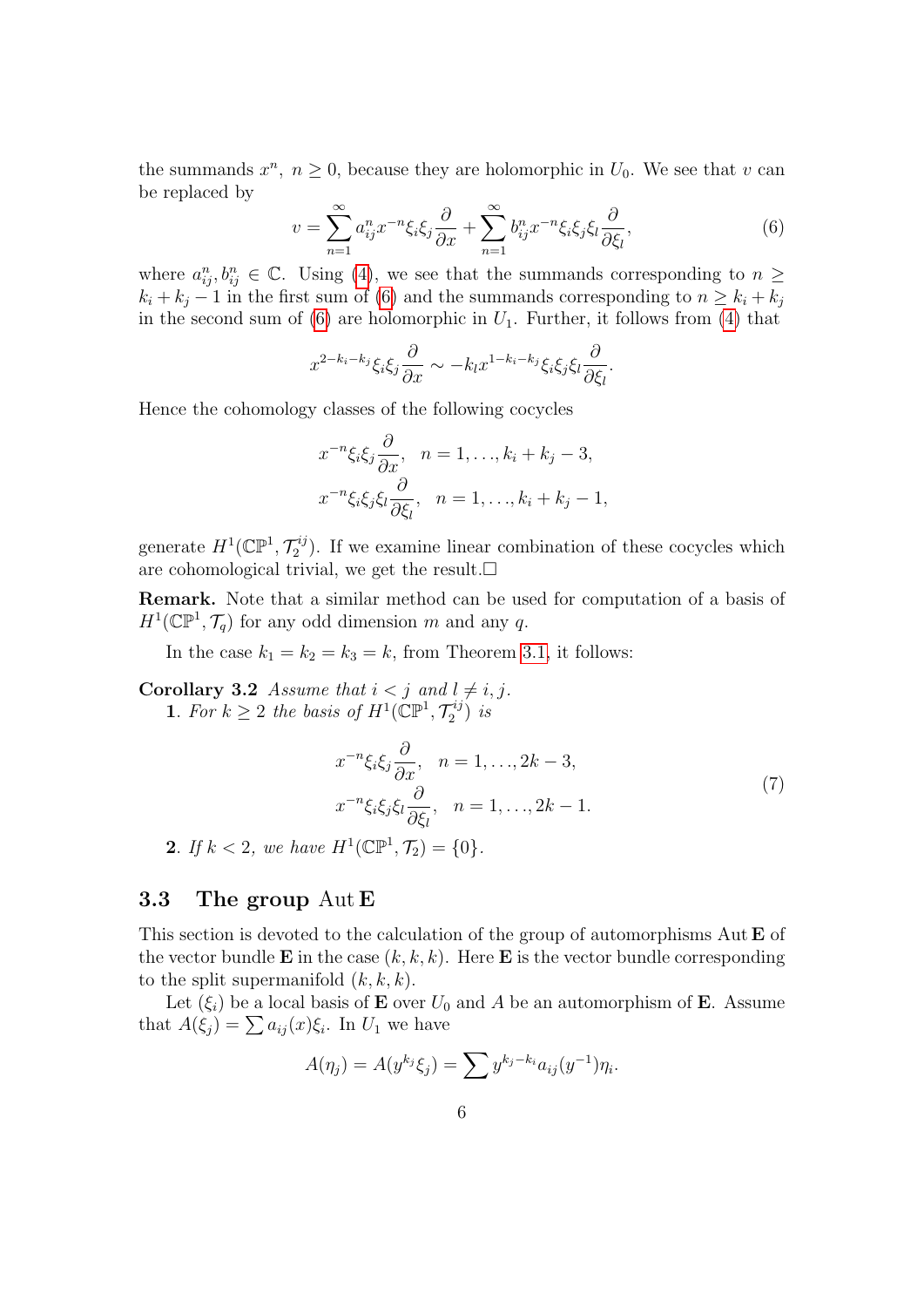Therefore,  $a_{ij}(x)$  is a polynomial in x of degree  $\leq k_j - k_i$ , if  $k_j - k_i \geq 0$  and is 0, if  $k_j - k_i < 0$ . We denote by  $b_{ij}$  the entries of the matrix  $B = A^{-1}$ . The entries are also polynomials in x of degree  $\leq k_j - k_i$ . We need the following formulas:

<span id="page-6-0"></span>
$$
A(\xi_1 \xi_2 \xi_3 \frac{\partial}{\partial \xi_k}) A^{-1} = \det(A) \sum_s b_{ks} \xi_1 \xi_2 \xi_3 \frac{\partial}{\partial \xi_s};
$$
  

$$
A(\xi_i \xi_j \frac{\partial}{\partial x}) A^{-1} = \det(A) \sum_{k < s} (-1)^{l+r} b_{lr} \xi_k \xi_s \frac{\partial}{\partial x} +
$$
  

$$
+ \det(A) \sum_s b'_{ls} \xi_i \xi_j \xi_l \frac{\partial}{\partial \xi_s},
$$
 (8)

where  $i < j$ ,  $l \neq i$ , j and  $r \neq k$ , s. Here we use the notation  $b'_{ls} = \frac{\partial}{\partial x}(b_{ls})$ . By [\(8\)](#page-6-0), in the case  $k_1 = k_2 = k_3 = k$ , we have:

<span id="page-6-1"></span>**Proposition 1.** Assume that  $k_1 = k_2 = k_3 = k$ .

1. We have

$$
\operatorname{Aut} \mathbf{E} \simeq \operatorname{GL}_3(\mathbb{C}).
$$

In other words

$$
Aut \mathbf{E} = \{ (a_{ij}) \mid a_{ij} \in \mathbb{C}, \, \det(a_{ij}) \neq 0 \}.
$$

**2**. The action of Aut **E** on  $\mathcal{T}_2$  is given in  $U_0$  by the following formulas:

$$
A(\xi_1 \xi_2 \xi_3 \frac{\partial}{\partial \xi_k}) A^{-1} = \det(A) \xi_1 \xi_2 \xi_3 \sum_s b_{ks} \frac{\partial}{\partial \xi_s};
$$
  

$$
A(\xi_i \xi_j \frac{\partial}{\partial x}) A^{-1} = \det(A) \sum_{k < s} (-1)^{l+r} b_{lr} \xi_k \xi_s \frac{\partial}{\partial x},
$$

$$
(9)
$$

where  $i < j$ ,  $l \neq i$ , j and  $r \neq k$ , s. Here  $B = (b_{ij}) = A^{-1}$ 

# 4 Classification of supermanifolds with retract  $(k, k, k)$

In this section we give a classification up to isomorphism of complex-analytic supermanifolds with underlying space  $\mathbb{CP}^1$  and with retract  $(k, k, k)$  using Theorem [2.1.](#page-3-0) In previous section we have calculated the vector space  $H^1(\mathbb{CP}^1, \mathcal{T}_2)$ , the group Aut **E** and the action Int of Aut **E** on  $H^1(\mathbb{CP}^1, \mathcal{T}_2)$ , see Theorem [3.2](#page-5-1) and Proposition [1.](#page-6-1) Our objective in this section is to calculate the orbit space corresponding to the action Int:

<span id="page-6-2"></span>
$$
H^1(\mathbb{CP}^1, \mathcal{T}_2) / \operatorname{Aut} \mathbf{E}.
$$
 (10)

By Theorem [2.1](#page-3-0) classes of isomorphic supermanifolds are in one-to-one correspondence with points of the set [\(10\)](#page-6-2).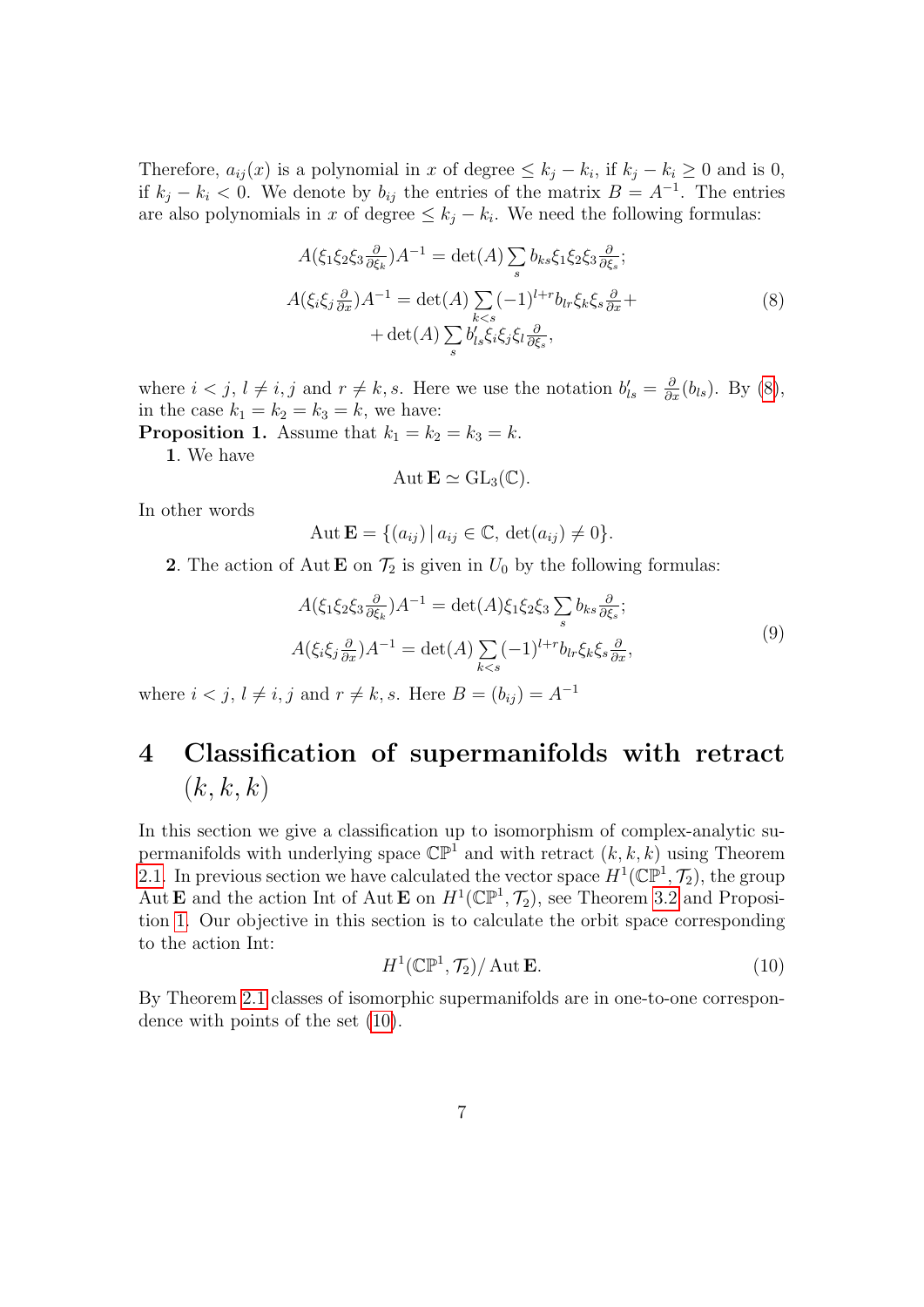Let us fix the following basis of  $H^1(\mathbb{CP}^1, \mathcal{T}_2)$ :

<span id="page-7-1"></span><span id="page-7-0"></span>
$$
v_{11} = x^{-1} \xi_2 \xi_3 \frac{\partial}{\partial x}, \quad v_{12} = -x^{-1} \xi_1 \xi_3 \frac{\partial}{\partial x}, \quad v_{13} = x^{-1} \xi_1 \xi_2 \frac{\partial}{\partial x},
$$
  
\n...  
\n...  
\n
$$
v_{p1} = x^{-p} \xi_2 \xi_3 \frac{\partial}{\partial x}, \quad v_{p2} = -x^{-p} \xi_1 \xi_3 \frac{\partial}{\partial x}, \quad v_{p3} = x^{-p} \xi_1 \xi_2 \frac{\partial}{\partial x},
$$
  
\n
$$
v_{p+1,1} = x^{-1} \xi_1 \xi_2 \xi_3 \frac{\partial}{\partial \xi_1}, \quad \cdots \quad v_{p+1,3} = x^{-1} \xi_1 \xi_2 \xi_3 \frac{\partial}{\partial \xi_3},
$$
  
\n...  
\n
$$
v_{q1} = x^{-a} \xi_1 \xi_2 \xi_3 \frac{\partial}{\partial \xi_1}, \quad \cdots \quad v_{q3} = x^{-a} \xi_1 \xi_2 \xi_3 \frac{\partial}{\partial \xi_3},
$$
  
\n(12)

where  $p = 2k - 3$ ,  $a = 2k - 1$  and  $q = p + a = 4k - 4$ . (Compere with Theorem [3.2.](#page-5-1)) Let us take  $A \in \text{Aut } \mathbf{E} \simeq GL_3(\mathbb{C})$ , see Proposition [1.](#page-6-1) We get that in the basis  $(11)$  -  $(12)$  the automorphism Int A is given by

$$
\text{Int}\,A(v_{is}) = \frac{1}{\det B}\sum_j b_{sj}v_{ij}.
$$

Note that for any matrix  $C \in GL_3(\mathbb{C})$  there exists a matrix B such that

$$
C = \frac{1}{\det B} B.
$$

Indeed, we can put  $B = \frac{1}{\sqrt{d\rho}}$  $\frac{1}{\det C}C$ . We summarize these observations in the following proposition:

**Proposition 2.** Assume that  $k_1 = k_2 = k_3 = k$ . Then

$$
H^1(\mathbb{CP}^1, \mathcal{T}_2) \simeq \text{Mat}_{3 \times (4k-4)}(\mathbb{C})
$$

and the action Int of Aut **E** on  $H^1(\mathbb{CP}^1, \mathcal{T}_2)$  is equivalent to the standard action of  $GL_3(\mathbb{C})$  on  $Mat_{3\times (4k-4)}(\mathbb{C})$ . More precisely, Int is equivalent to the following action:

<span id="page-7-2"></span>
$$
D \longmapsto (W \longmapsto DW), \tag{13}
$$

where  $D \in GL_3(\mathbb{C})$ ,  $W \in Mat_{3 \times (4k-4)}(\mathbb{C})$  and  $DW$  is the usual matrix multiplication.

Now we prove our main result.

**Theorem 4.1** Let  $k \geq 2$ . Complex-analytic supermanifolds with underlying space  $\mathbb{CP}^1$  and retract  $(k, k, k)$  are in one-to-one correspondence with points of the following set:

$$
\bigcup_{r=0}^3 \mathbf{Gr}_{4k-4,r},
$$

where  $\mathbf{Gr}_{4k-4,r}$  is the Grassmannian of type  $(4k-4,r)$ , i.e. it is the set of all  $r$ -dimensional subspaces in  $\mathbb{C}^{4k-4}$ .

In the case  $k < 2$  all supermanifolds with underlying space  $\mathbb{CP}^1$  and retract  $(k, k, k)$  are split and isomorphic to their retract  $(k, k, k)$ .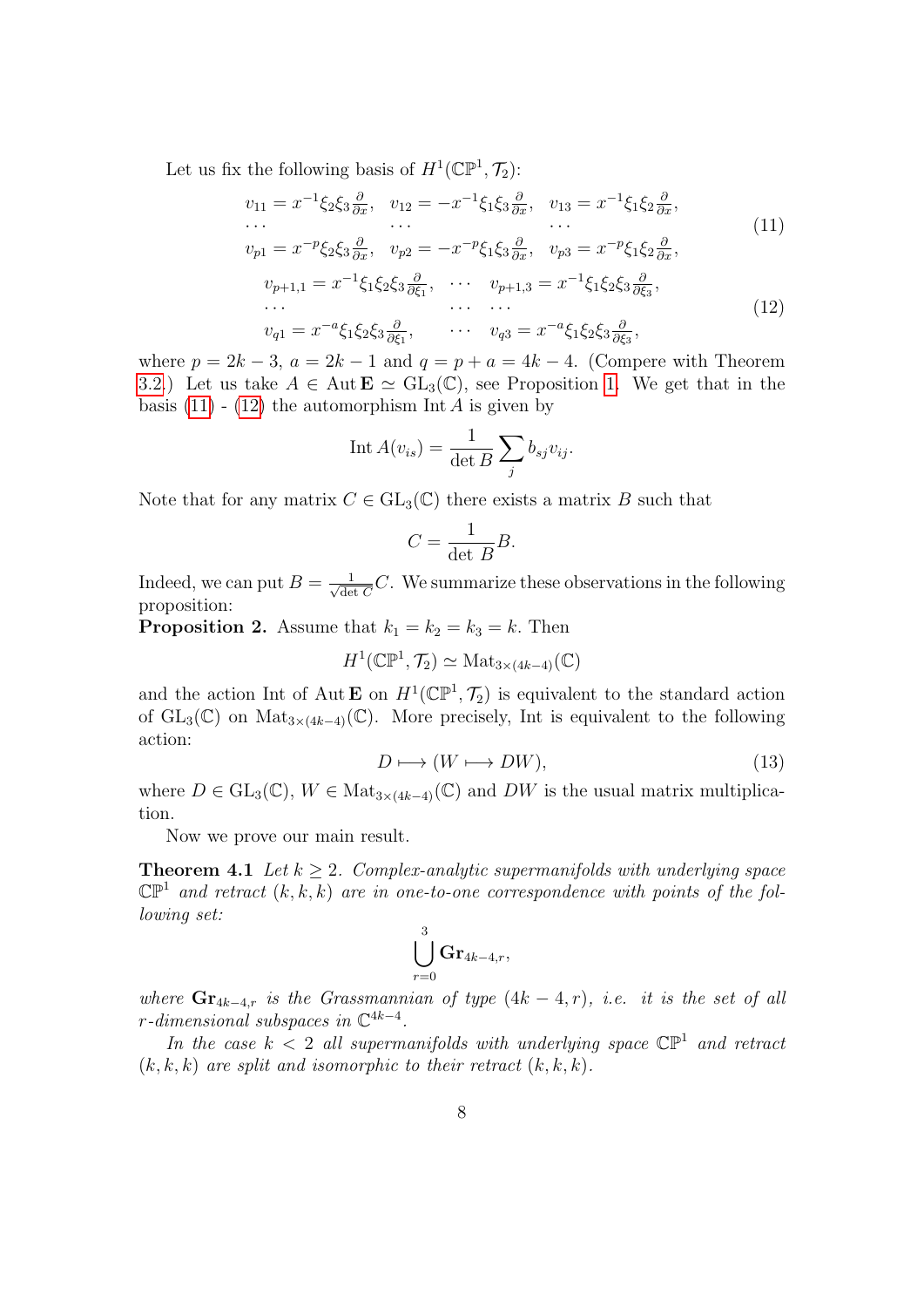*Proof.* Assume that  $k \geq 2$ . Clearly, the action [\(13\)](#page-7-2) preserves the rank r of matrices from  $\text{Mat}_{3\times(4k-4)}(\mathbb{C})$  and  $r \leq 3$ . Therefore, matrices with different rank belong to different orbits of this action. Furthermore, let us fix  $r \in \{0, 1, 2, 3\}$ . Denote by  $\text{Mat}_{3\times(4k-4)}^r(\mathbb{C})$  all matrices with rank r. Clearly, we have

$$
\operatorname{Mat}_{3\times(4k-4)}(\mathbb{C})=\bigcup_{r=0}^3 \operatorname{Mat}_{3\times(4k-4)}^r(\mathbb{C}).
$$

A matrix  $W \in Mat_{3 \times (4k-4)}^r(\mathbb{C})$  defines the *r*-dimensional subspace  $V_W$  in  $\mathbb{C}^{4k-4}$ . This subspace is the linear combination of lines of  $W$ . (We consider lines of a matrix  $X \in Mat_{3\times (4k-4)}(\mathbb{C})$  as vectors in  $\mathbb{C}^{4k-4}$ .) Therefore, we have defined the map  $F_r$ :

$$
W \longmapsto F_r(W) = V_W \in \mathbf{Gr}_{4k-4,r}.
$$

The map  $F_r$  is surjective. Indeed, in any r-dimensional subspace  $V \in \mathbf{Gr}_{4k-4,r}$ , where  $r \leq 3$ , we can take 3 vectors generating V and form the matrix  $W_V \in$  $\text{Mat}_{3\times(4k-4)}^r(\mathbb{C})$ . In this case the matrix  $W_V$  is of rank r and  $F_r(W_V) = V$ . Clearly,  $F_r(W) = F_r(DW)$ , where  $D \in GL_3(\mathbb{C})$ . Conversely, if W and  $W' \in F_r^{-1}(V_W)$ , then there exists a matrix  $D \in GL_3(\mathbb{C})$  such that  $DW = W'$ . It follows that orbits of  $GL_3(\mathbb{C})$  on  $Mat^r_{3\times(4k-4)}(\mathbb{C})$  are in one to one correspondence with points of  $\mathrm{Gr}_{4k-4,r}$ . Therefore, orbits of  $\mathrm{GL}_3(\mathbb{C})$  on

$$
\operatorname{Mat}_{3\times(4k-4)}(\mathbb{C}) = \bigcup_{r=0}^{3} \operatorname{Mat}_{3\times(4k-4)}^{r}(\mathbb{C})
$$

are in one-to-one correspondence with points of  $\bigcup^{3}$  $r = 0$  $\mathbf{Gr}_{4k-4,r}$ . The proof is  $complete.\Box$ 

# 5 Appendix. Classification of supermanifolds with underlying space  $\mathbb{CP}^1$  of odd dimension 2.

In this Section we give a classification up to isomorphism of complex-analytic supermanifolds in the case  $m = 2$  and  $gr \mathcal{M} = (k_1, k_2)$ , where  $k_1, k_2$  are any integers. As far as we know the classification in this case does not appear in the literature, but it is known for specialists.

Let us compute the 1-cohomology with values in the tangent sheaf  $\mathcal{T}_2$ . The sheaf  $\mathcal{T}_2$  is a locally free sheaf of rank 1. Its basis section over  $(U_0, \mathcal{O}_\mathcal{M}|_{U_0})$  is  $\xi_1 \xi_2 \frac{\partial}{\partial x}$ . The transition functions in  $U_0 \cap U_1$  are given by the following formula:

$$
\xi_1 \xi_2 \frac{\partial}{\partial x} = -y^{2-k_1-k_2} \eta_1 \eta_2 \frac{\partial}{\partial y}.
$$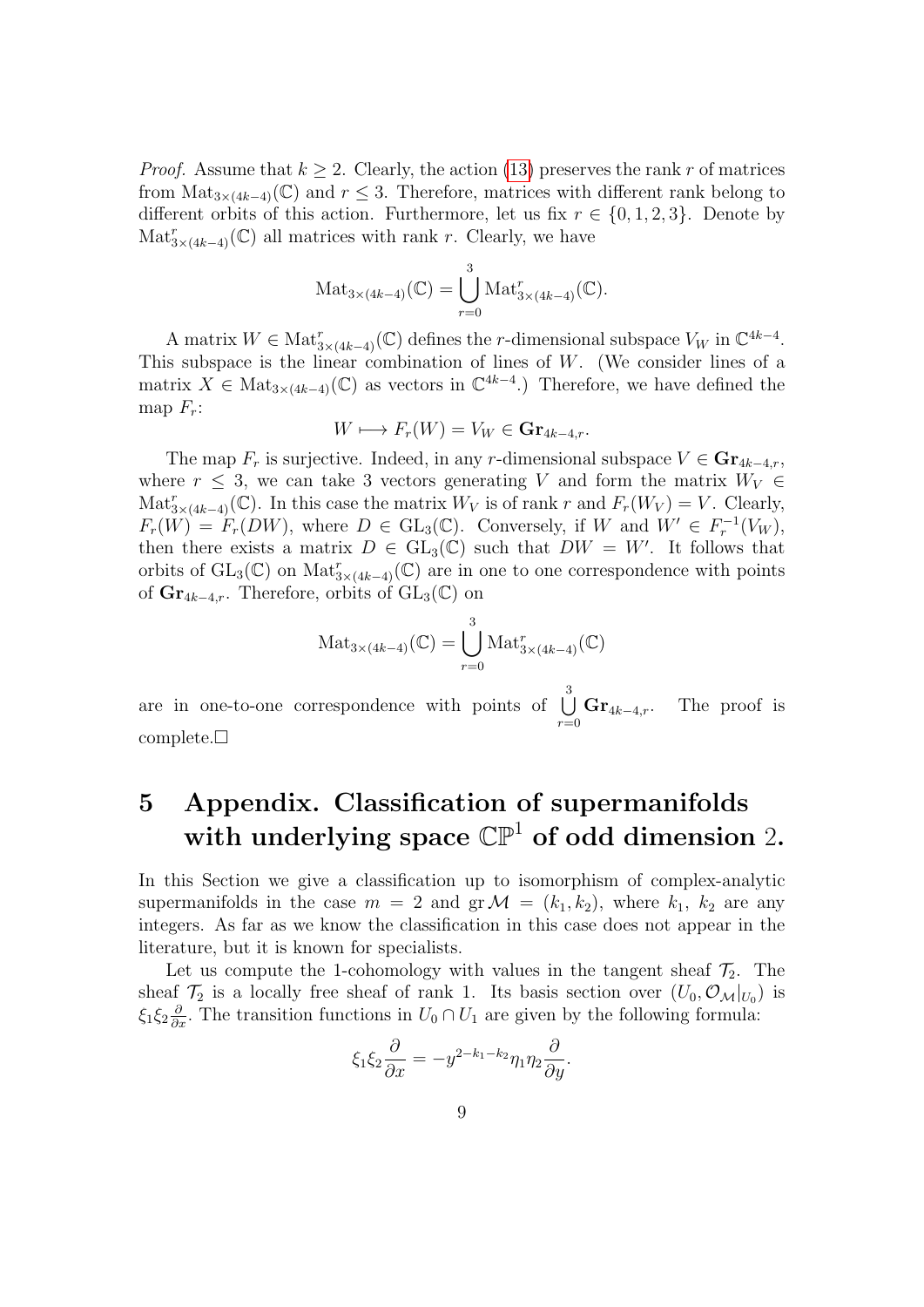Therefore, a basis of  $H^1(\mathbb{CP}^1, \mathcal{T}_2)$  is

$$
x^{-n}\xi_1\xi_2\frac{\partial}{\partial x},\ \ n=1,\cdots,k_1+k_2-3.
$$

Let  $(\xi_i)$  be a local basis of **E** over  $U_0$  and A be an automorphism of **E**. As in the case  $m = 3$ , we have that  $a_{ij}(x)$  is a polynomial in x of degree  $\leq k_j - k_i$ , if  $k_j - k_i \geq 0$  and is 0, if  $k_j - k_i < 0$ . We need the following formulas:

$$
A(x^{-n}\xi_1\xi_2\frac{\partial}{\partial x})A^{-1} = (\det A)x^{-n}\xi_1\xi_2\frac{\partial}{\partial x}.
$$

Denote

$$
v_n = x^{-n} \xi_1 \xi_2 \frac{\partial}{\partial x}, \quad n = 1, \cdots, k_1 + k_2 - 3.
$$

We see that the action Int is equivalent to the action of  $\mathbb{C}^*$  on  $\mathbb{C}^{k_1+k_2-3}$ , therefore, the quotient space is  $\mathbb{CP}^{k_1+k_2-4} \cup \{\text{pt}\}\$  for  $k_1 + k_2 \geq 4$  and  $\{\text{pt}\}\$ for  $k_1 + k_2 < 4$ . We have proven the following theorem:

**Theorem 5.1** Assume that  $k_1 + k_2 \geq 4$ . Complex-analytic supermanifolds with underlying space  $\mathbb{CP}^1$  and retract  $(k_1, k_2)$  are in one-to-one correspondence with points of

$$
\mathbb{CP}^{k_1+k_2-4} \cup \{\text{pt}\}.
$$

In the case  $k_1 + k_2 < 4$  all supermanifolds with underlying space  $\mathbb{CP}^1$  and retract  $(k_1, k_2)$  are split and isomorphic to their retract  $(k_1, k_2)$ .

#### Acknowledgment

The author is grateful to A. L. Onishchik for useful discussions.

#### References

- <span id="page-9-1"></span>[B] Berezin F.A. Introduction to superanalysis. Edited and with a foreword by A. A. Kirillov. With an appendix by V. I. Ogievetsky. Mathematical Physics and Applied Mathematics, 9. D. Reidel Publishing Co., Dordrecht, 1987.
- <span id="page-9-2"></span>[BL] Berezin F.A., Leites D.A. Supermanifolds. Soviet Math. Dokl. 16, 1975, 1218- 1222.
- <span id="page-9-0"></span>[BO] Bunegina V.A. and Onishchik A.L. Homogeneous supermanifolds associated with the complex projective line. Algebraic geometry, 1. J. Math. Sci. 82 (1996), no. 4, 3503-3527.